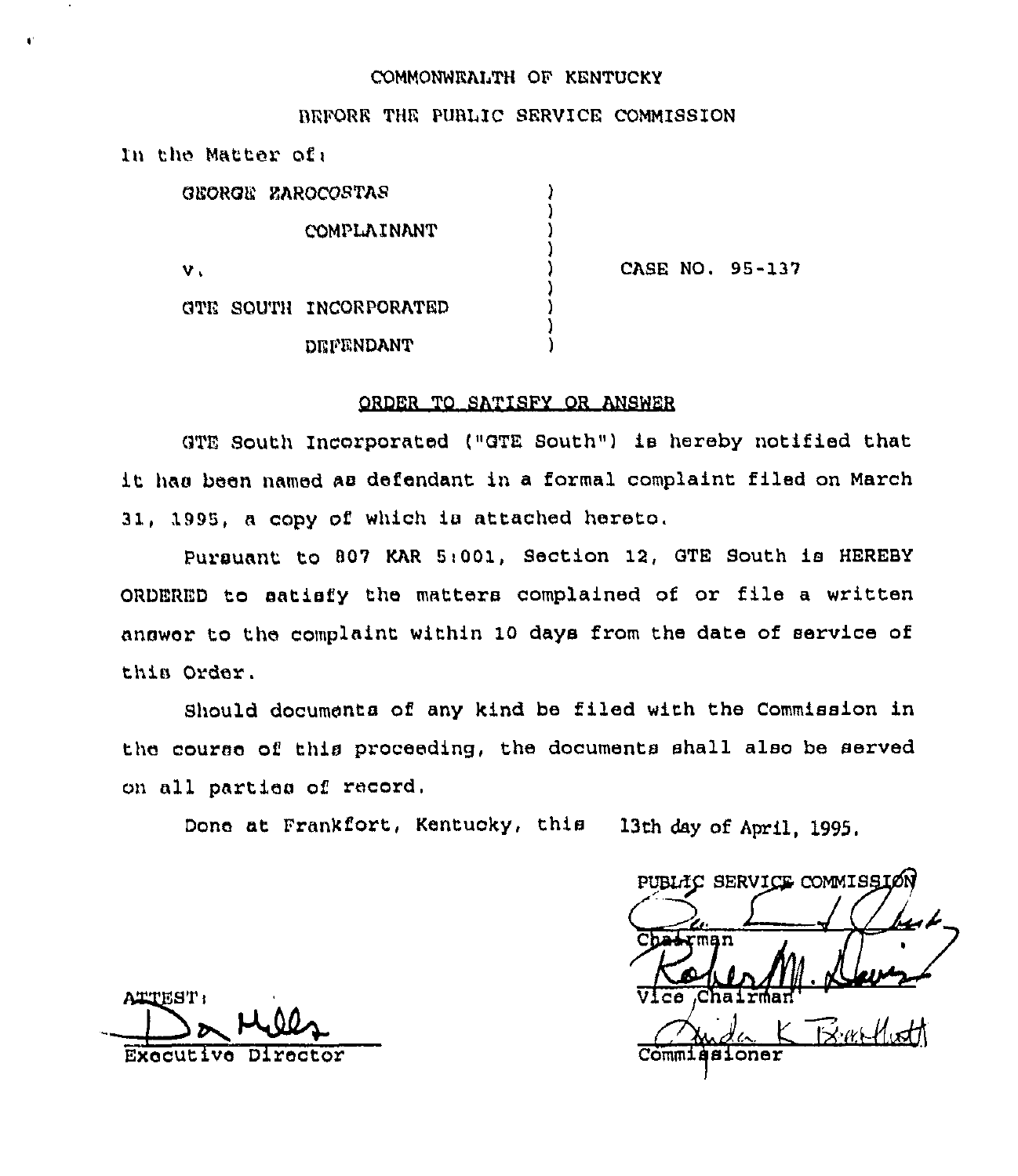# COMMONWEALTH OF KENTUCKY

 $441$ 

# BEFORE THE PUBLIC SERVICE COMMISSION

In the Matter of: (Your Full Name) COMPLAINANT  $95 - 137$ VS. **DEFENDANT** COMPLAINT The complaint of  $\frac{f(x) - f(x) + f(x) - f(x)}{f(x) + f(x)}$  (Your Full Name) (a)  $\frac{(\mathcal{L} \cap \mathcal{L} \cap \mathcal{L} \cap \mathcal{L} \cap \mathcal{L} \cap \mathcal{L} \cap \mathcal{L} \cap \mathcal{L} \cap \mathcal{L} \cap \mathcal{L} \cap \mathcal{L} \cap \mathcal{L} \cap \mathcal{L} \cap \mathcal{L} \cap \mathcal{L} \cap \mathcal{L} \cap \mathcal{L} \cap \mathcal{L} \cap \mathcal{L} \cap \mathcal{L} \cap \mathcal{L} \cap \mathcal{L} \cap \mathcal{L} \cap \mathcal{L} \cap \mathcal{L} \cap \mathcal{L} \cap \mathcal{L$ 101 PROST IN TEXTURN RY HOSTOP (b)  $\leftarrow$   $\leftarrow$   $\leftarrow$   $\leftarrow$   $\leftarrow$   $\leftarrow$   $\leftarrow$   $\leftarrow$   $\leftarrow$   $\leftarrow$   $\leftarrow$   $\leftarrow$   $\leftarrow$   $\leftarrow$   $\leftarrow$   $\leftarrow$   $\leftarrow$   $\leftarrow$   $\leftarrow$   $\leftarrow$   $\leftarrow$   $\leftarrow$   $\leftarrow$   $\leftarrow$   $\leftarrow$   $\leftarrow$   $\leftarrow$   $\leftarrow$   $\leftarrow$   $\leftarrow$   $\leftarrow$   $\leftarrow$   $\leftarrow$   $\leftarrow$   $\leftarrow$   $\leftarrow$   $\frac{1}{\sqrt{2}}\left(\frac{1}{\sqrt{2}}\right)\left(\frac{1}{\sqrt{2}}\right)\left(\frac{1}{\sqrt{2}}\right)\left(\frac{1}{\sqrt{2}}\right)\left(\frac{1}{\sqrt{2}}\right)\left(\frac{1}{\sqrt{2}}\right)\left(\frac{1}{\sqrt{2}}\right)\left(\frac{1}{\sqrt{2}}\right)\left(\frac{1}{\sqrt{2}}\right)\left(\frac{1}{\sqrt{2}}\right)\left(\frac{1}{\sqrt{2}}\right)\left(\frac{1}{\sqrt{2}}\right)\left(\frac{1}{\sqrt{2}}\right)\left(\frac{1}{\sqrt{2}}\right)\left(\frac{1}{\sqrt{2}}\right$ necessary, the specific act, fully and clearly, or facts the content (pit intraction and significantly completed to VERSIONAL DOCK BUT IT WAS LODGED FOR Continued on Next Page